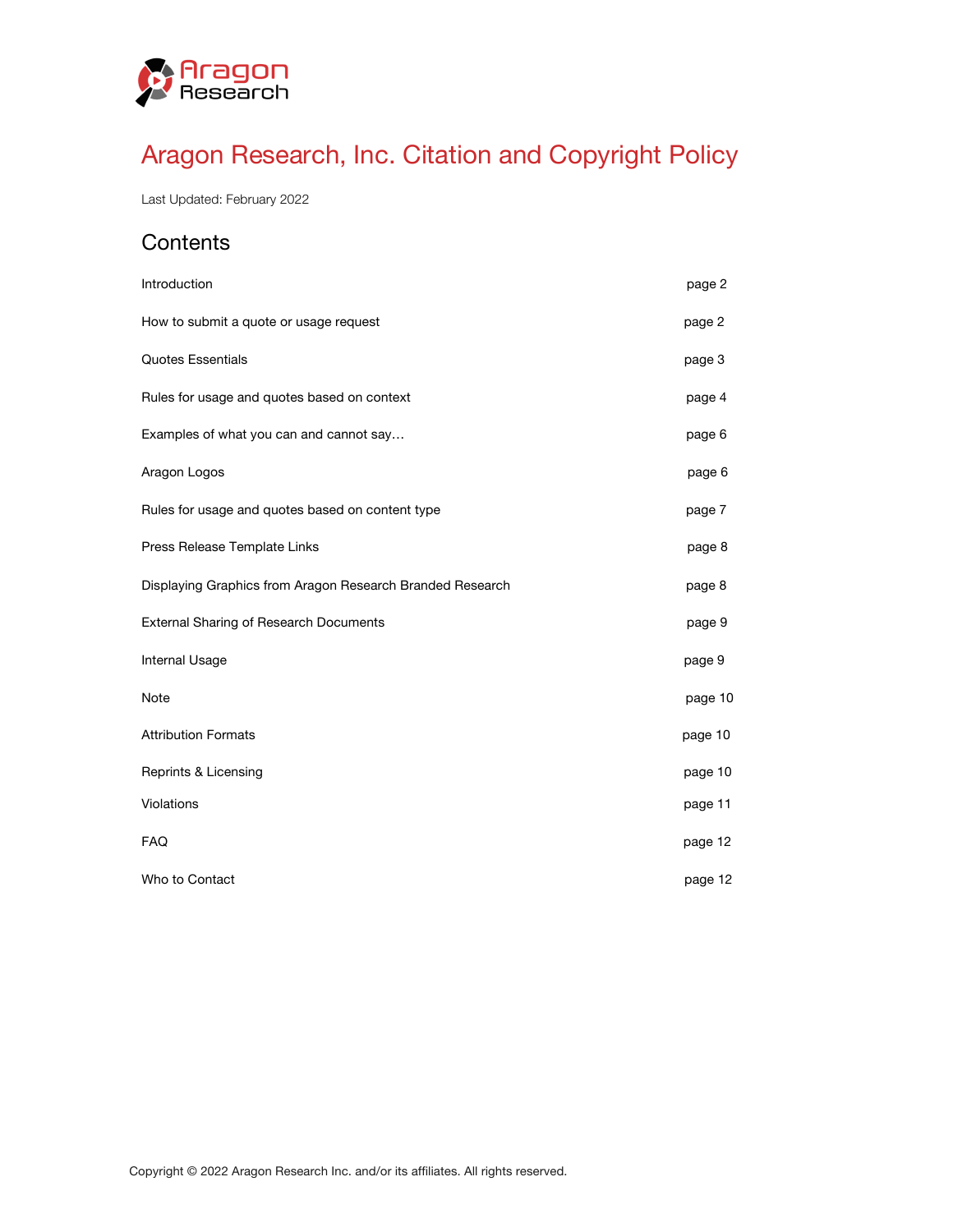### **Introduction**

Aragon Research, Inc. provides objective and unparalleled business and technology research and advisory. We have standards for appropriate use of our company name, research and logo that must be met to protect our objective stance. The Aragon Research name and published research materials are subject to trademark and copyright protections, regardless of where and how referenced.

This policy defines how you may use the "Aragon Research" name, logo, excerpts and/or any reference(s) to research published on aragonresearch.com or to Aragon Research Eventsrelated materials. This policy also applies to any third party that writes and/or promotes content on your behalf, including partner organizations.

All requests to use the Aragon Research name as set forth above must be submitted to Aragon Research Quote Requests (quote.requests@aragonresearch.com) for compliance review and approval.

All quotes must include the Aragon Research disclaimer:

*Aragon Research does not endorse vendors, or their products or services that are referenced in its research publications, and does not advise users to select those vendors that are rated the highest. Aragon Research publications consist of the opinions of Aragon Research and Advisory Services organization and should not be construed as statements of fact. Aragon Research provides its research publications and the information contained in them "AS IS," without warranty of any kind.*

**All decisions are at the sole discretion of Aragon Research Quote Requests and are final.**

### Citation Policy 101: How to submit a quote, press release, or other usage request

Were you recently identified in an Aragon Research Globe, Tech Spectrum, Hot Vendor, or other report and want to announce this via a blog, press release, or other format? Email your draft press release, landing page, blog, social media content, or other requests to: quote.requests@aragonresearch.com

- To receive approval for report quotations, you must have legitimate access to the Aragon Research published research you are quoting. This means you must be an Aragon Client or quote from a Licensed Reprint.
- If you do not have access to the research, please look at our Generic Press Template, which details how to format a press release without quotations no matter what type of report you are identified in.

Turnaround time: **Please allow up to two (2) business days for review.**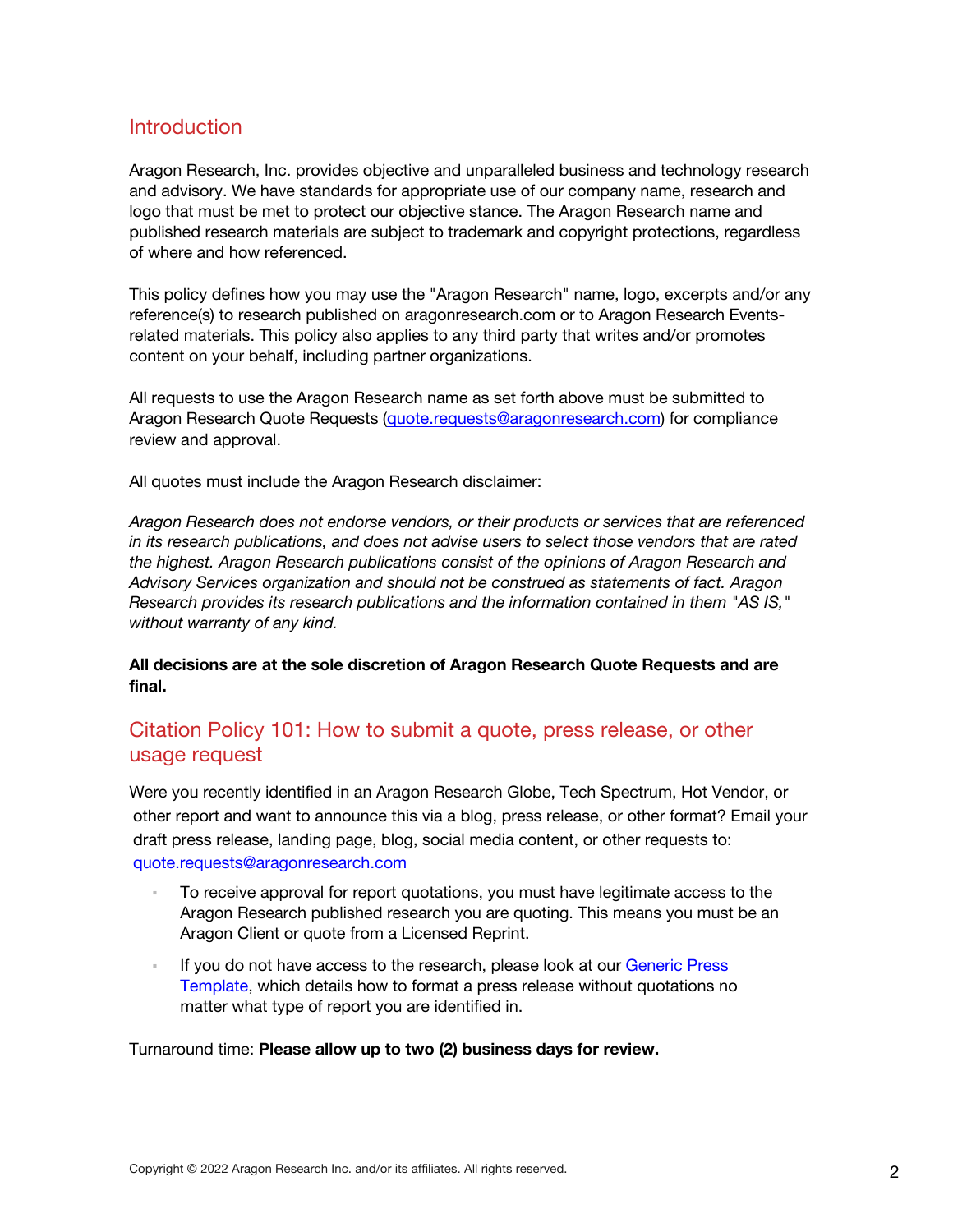# Quotes Essentials

- **a.** To quote from reports, you must have legitimate access to the Aragon Research published research you are quoting. **This means you must be an Aragon Client or quote from a Licensed Reprint.**
- b. Quotes, excerpts, references, and graphics must be attributed to 1) research published on aragonresearch.com, 2) an Aragon Research press release or 3) an Aragon Research presentation. All content types must be less than 12 months old.
- c. Quotes that are lifted from the media or third-party sources are not allowed.
	- i. Media outlets are not required to approve material that references us, though we will contact them if we feel Aragon Research is misrepresented or misquoted. We cannot validate the validity of third party quotations and so the quote must be attributed to Aragon Research directly, which we can then validate.
- d. All quotations must be cited verbatim, in their entirety, and appear accurately with all relevant context. Paraphrasing is not allowed.
- e. The Aragon Research brand may not be used to endorse a vendor, product, or service, or to criticize a vendor's competitor.
- f. Aragon Technology Provider Clients may request a quote from the Analyst who is the author of the Research Note. Informal comments made by analysts may not be quoted. All quote requests must be sent to: quote.requests@aragonresearch.com
- g. Only quote from published research that is less than 12 months old.
- h. No more than 10% of a published Aragon Research document may be excerpted for use in any client document. For example, this means you can quote 2 sentences from a report in a press release.
- i. No more than 30% of your document or promotional may consist of Aragon Research published research or references.
- j. To include an industry-general graphic or table from a published research document, it must be shown in its entirety without any changes to the graphic.
- k. The Aragon Research name, Aragon Research Logos and/or published research references may not appear in corporate boilerplates and/or email signature stamps.
- l. You may display Aragon Research content alongside Aragon Research competitor content only in a simple listing of source reports that recognizes your product or service, with links to these reports.
- m. Aragon Research does not allow promotion on third-party websites deemed competitive to Aragon Research.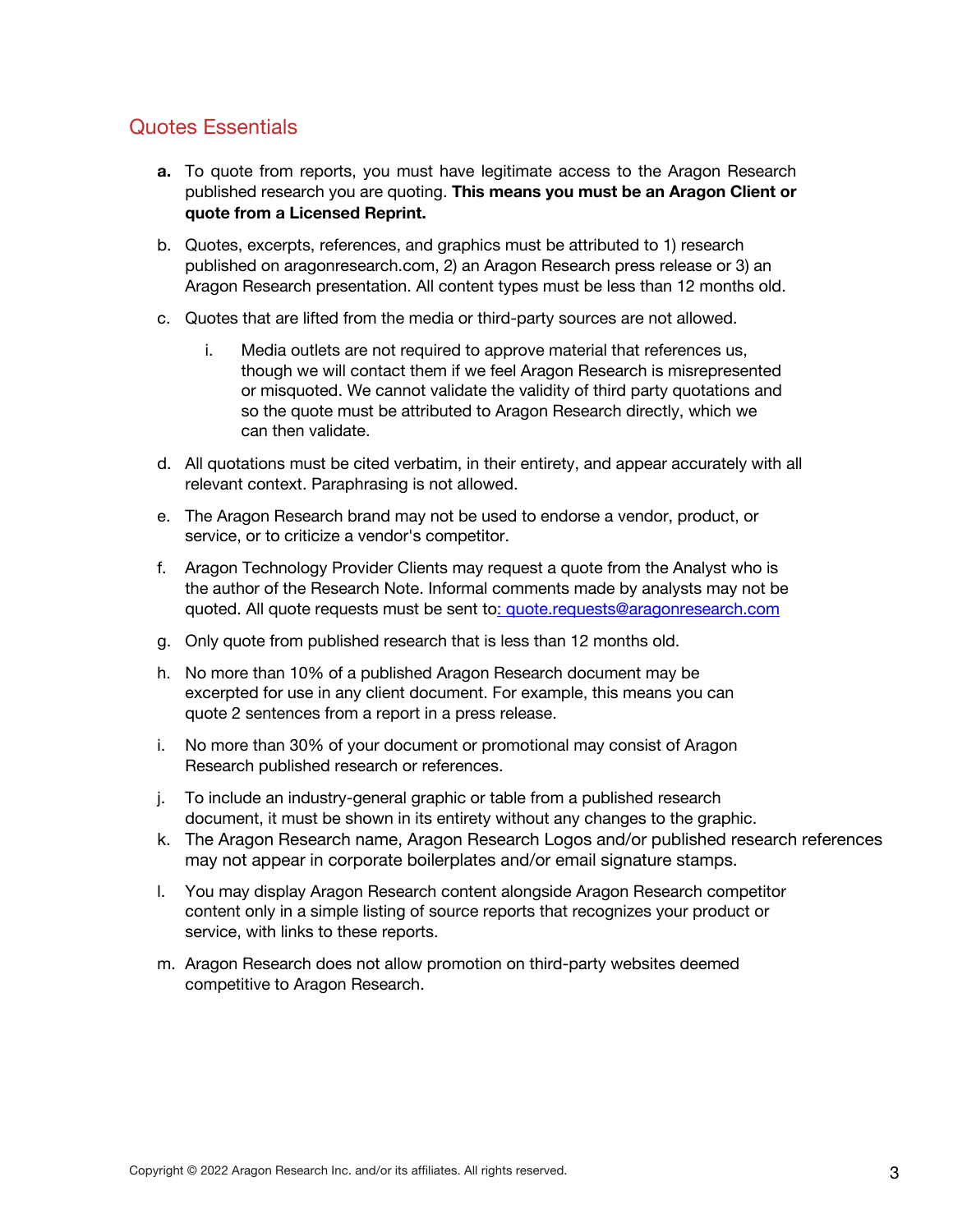# Rules for Usage and Quotes Based on Context

#### Limited Audience Documents

"Limited Audience" documents are not accessible by, or distributed to, the general public; they are available only to a limited audience of the client's own subscribers, clients or business prospects. Provided you comply with the provisions of this Copyright and Quote Policy, you do not need pre-approval to quote Aragon Research published research in "Limited Audience" documents. These documents include only:

• Documents or presentations tailored to a specific business prospect or client organization.

The following disclaimer must be included in the limited audience document where the Aragon Research name and/or research will appear in a format that can be readily viewed by the reader:

*Aragon Research does not endorse vendors, or their products or services that are referenced in its research publications, and does not advise users to select those vendors that are rated the highest. Aragon Research publications consist of the opinions of Aragon Research and Advisory Services organization and should not be construed as statements of fact. Aragon Research provides its research publications and the information contained in them "AS IS," without warranty of any kind.*

The Quote Requests Team can help you verify quote accuracy and appropriateness. Contact us at quote.requests@aragonresearch.com

#### Digital Media

If you want to reference Aragon Research published research on a corporate digital media channel (e.g., Facebook, LinkedIn, Twitter), you must obtain Aragon Research approval in advance.

Corporate Digital Media Channels: Submit initial post for review and approval before posting; standard Copyright and Quote Policy rules apply. Subsequent responses do not require Aragon Research approval, but must follow Policy. If character limits constrain length (for example, Twitter), postings do not need to include full attribution or disclaimers.

Personal Digital Media Channels: While you do not need to submit postings to Aragon Research for review and approval, they must follow Policy parameters. If character limits constrain length (for example, Twitter), postings do not need to include full attribution or disclaimers.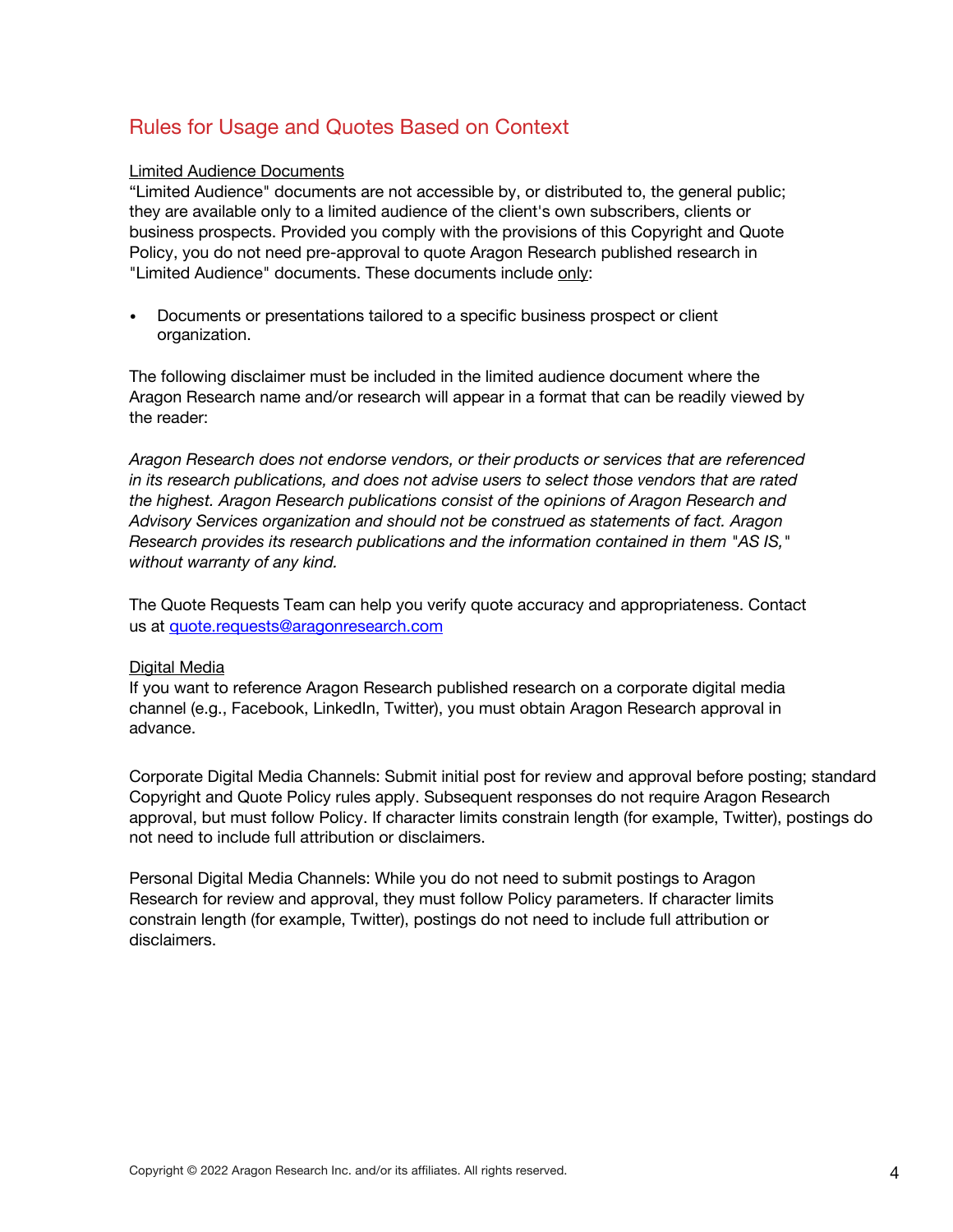#### Booth/Event Signage

If you want to reference Aragon Research published research and/or include the Aragon Research logos in booth event signage, you must obtain Aragon Research approval in advance.

- You must submit the complete draft booth layout design with the Aragon Research content for contextual review.
- No more than 30% of your overall signage messaging may consist of Aragon Research references or quotes
- You must include proper and full research citation along with appropriate disclaimer when applicable (for example, when stating Globe positioning).
- Your logo must be the primary image in your signage (relative to both size and positioning). This means that the Aragon Research Logo, the Aragon Research Hot Vendor Logo, or any other Aragon Research logo must be secondary in position to your logo and at least 10% smaller in size.
- The Aragon Research Logo, the Aragon Research Hot Vendor Logo, or any other Aragon Research logo may not be placed next to, or bundled with, your logo or any other logos
- You may not include Globe graphics or any other graphics that rate, rank, score or list vendor recognition in your signage.
- You may not include vendor-specific graphics from firms that compete with Aragon Research.

#### Video

If you want to reference Aragon Research published research, include the Aragon Research Logo and/or record a voice-over Aragon Research reference without any visuals in a video you are producing, you must obtain Aragon Research approval pre- production.

- You must submit thumbnails and/or a draft script of the complete video with the intended Aragon Research content for contextual review.
- Your video messaging may not consist of more than 30% Aragon Research references or quotes.
- You must include proper and full research citation along with appropriate legal disclaimer when applicable (for example, when stating Globe positioning).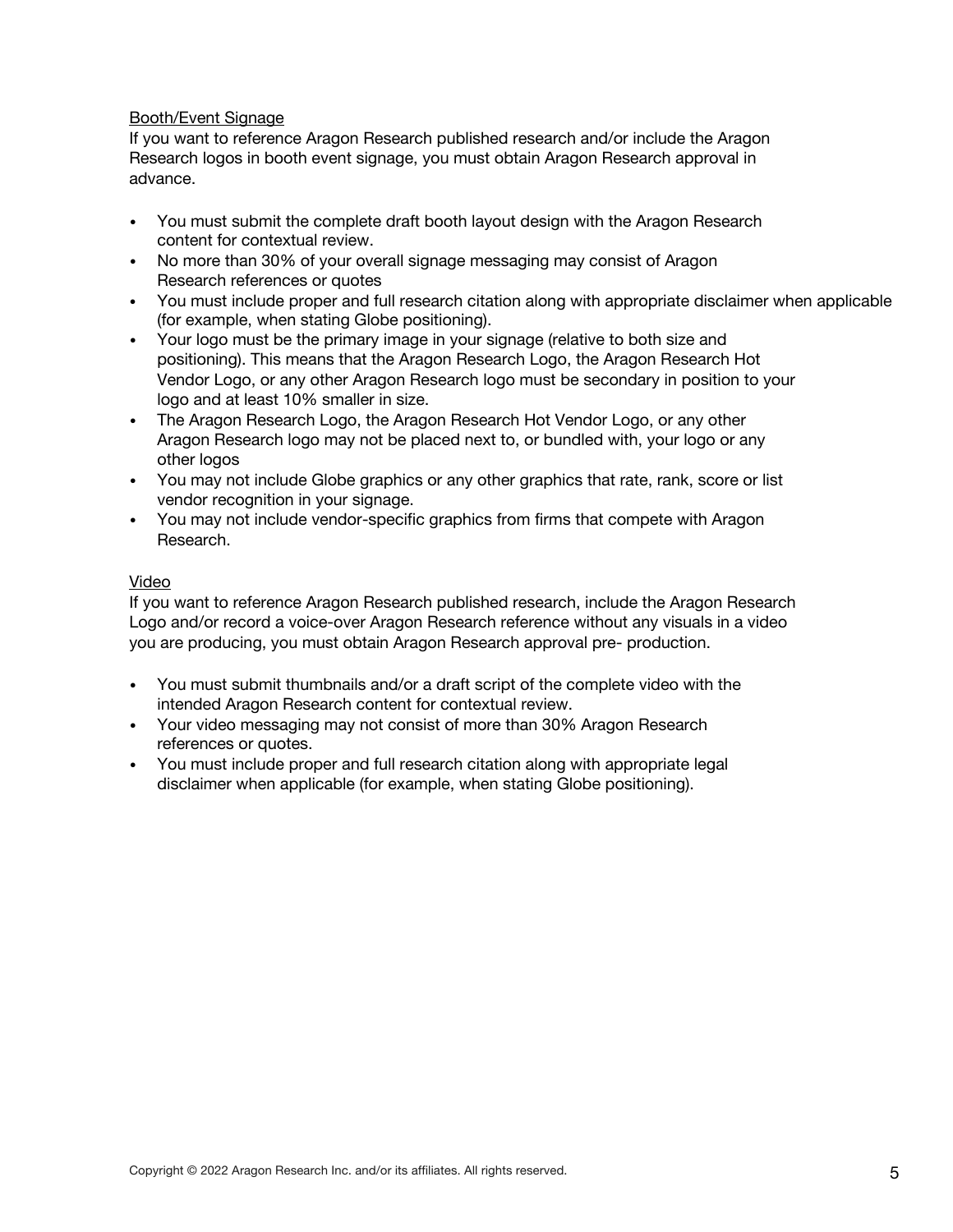# Examples of writing that is and is not allowed

#### ALLOWED:

- Aragon Research designates ABC COMPANY a 2018 Hot Vendor in sales enablement
- New Aragon Research report positions ABC COMPANY as a Leader in Globe report for digital marketing
- "We believe this report validates our efforts to be more innovative."

#### NOT ALLOWED

- "Aragon Research recognized us for doing xyz"
- Aragon Research report features COMPANY for their award in sales enablement
- Aragon Research positions COMPANY as the top Leader in digital marketing
	- Cannot say you are the #1, top, or 'the leader'

### Aragon Logos

The Aragon Research Logo may only be used after securing permission.

- You may include the Aragon Research Logo only when promoting a licensed Aragon Research Reprint, an Aragon Research Webinar, or an analyst speaking engagement
- You must include the Aragon Research copyright: *Copyright © 2022 Aragon Research Inc. and/or its affiliates. All rights reserved.*

#### Proper Usage:

- Your logo must be the primary image (relative to both size and positioning) in your promotional materials
- The Aragon Research Logo must be secondary in position to your logo and at least 10% smaller in size.
- The Aragon Research Logo may not be placed next to, or bundled with, your logo or any other logos.
- The Aragon Research Logo may not appear in your press release, email signature stamp or securities offering documents (including annual reports).

#### Aragon Research Hot Vendor Logo

In addition to the criteria above, The Aragon Research Hot Vendor Logo is a trademark and service mark of Aragon Research Inc. and/or its affiliates and may only be used after securing a Hot Vendor licensed reprint.

• You must include the Aragon Research copyright: *Copyright © 2022 Aragon Research Inc. and/or its affiliates. All rights reserved.*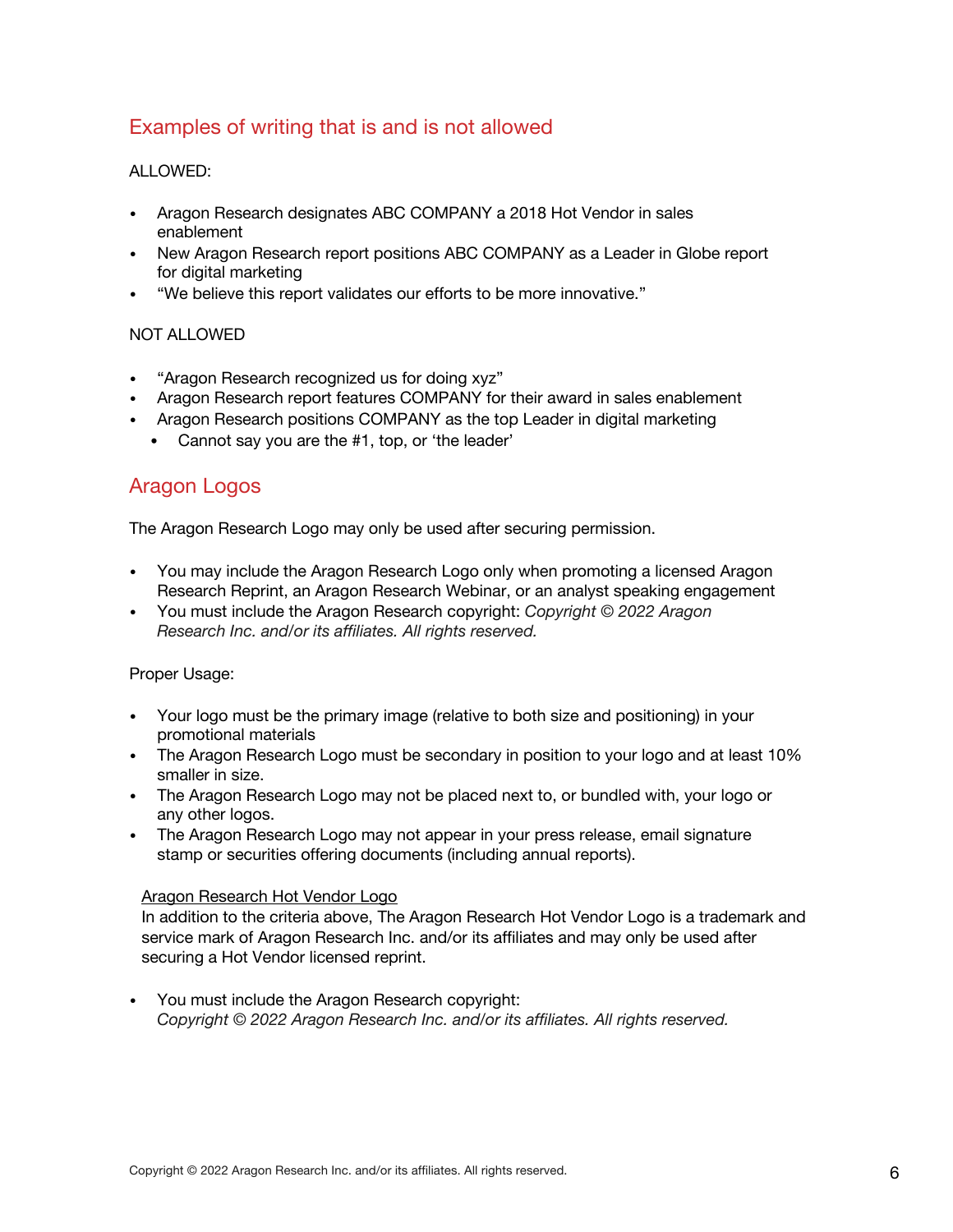#### Aragon Research Globe Graphic

- Globe graphics may be included on homepage banners to promote licensed reprints, if they comply with the following:
	- The graphic must appear in full, without any alterations;
	- The graphic may only appear within a banner (that is, not dominate the homepage); and
	- The banner must link directly to (a) the full Globe licensed reprint report, (b) a registration landing page, or to a press release that leads to either (a) or (b).
	- You must include the copyright: *Copyright © 2022 Aragon Research Inc. and/ or its affiliates. All rights reserved. Aragon Research and the Aragon Research Globe are trademarks of Aragon Research Inc.*

### Rules for Usage and Quotes Based on Content Type

#### Custom Client Engagements and Consulting Deliverables

Aragon Research does not allow any custom client reports or consulting deliverables to be shared externally, except under the following limited circumstances. A client may share the report or deliverables with:

- i. its outside auditors and/or accountants,
- ii. third parties who have signed appropriate confidentiality agreements with the client who are engaged by the client to review or implement suggestions or to further research the issues contained in the deliverables, or
- iii. governmental or regulatory bodies as required by law.

Under no circumstances may custom client reports or consulting deliverables be shared with potential investors in connection with any securities offering, or quoted in whole or in part in any securities offering documents, or annual, quarterly or any other reports to stockholders.

#### Aragon Research "Branded" Research: Hot Vendor, Globe, Vendor Power Rating, SWOT, ETC.

Excerpting from this research

• Any references from these documents to vendor designation, recognition, rating or placement MUST include the following disclaimer prominently displayed within your promotional materials:

*Aragon Research does not endorse vendors, or their products or services that are referenced in its research publications, and does not advise users to select those vendors that are rated the highest. Aragon Research publications consist of the opinions of Aragon Research and Advisory Services organization and should not be*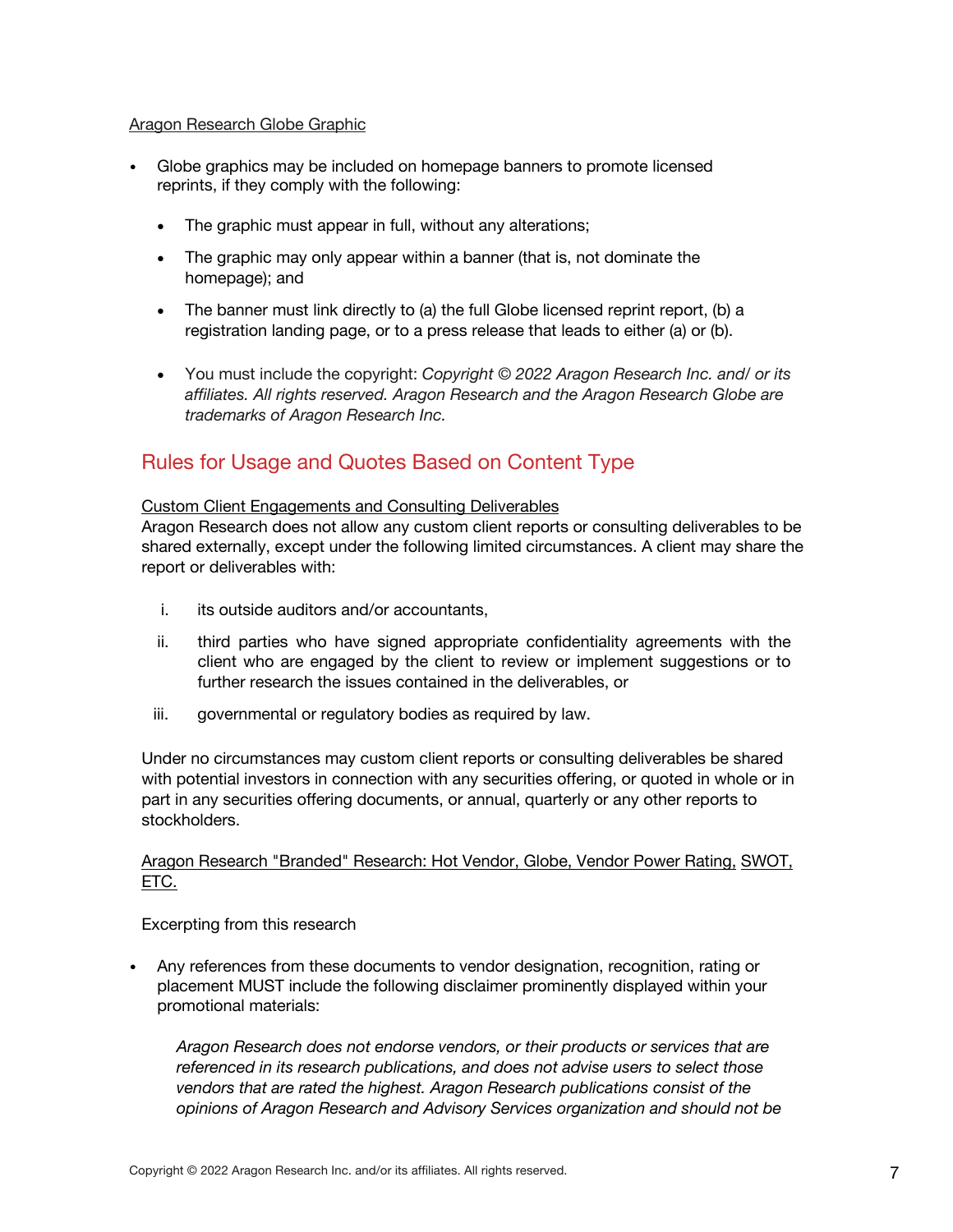*construed as statements of fact. Aragon Research provides its research publications and the information contained in them "AS IS," without warranty of any kind.*

For Aragon Research Globe Research:

- Globe placement and Globe inclusion is not a "stack ranking" or "rating".
- When stating Globe positioning, you may say: named, placed, positioned, acknowledged, evaluated, identified.
- You may not state your company is: featured, highlighted or showcased, or imply any of these.
- All claims of "validation" "testament" "accolade" "evidence" (or other words with the same meaning) must appear as your company's opinion and not reflective of an Aragon Research endorsement.
- You may use retrospective and/or comparative wording, i.e. "consecutive" "again" "three years in a row"
- When excerpting from "Globe Descriptions", you must lift the full description to ensure context. No partial excerpting is permitted.

For Aragon Research Hot Vendor Research:

- If you want to use the Aragon Research Hot Vendor Logo you must license a reprint of the research note
- You may quote from Aragon Research Hot Vendor documents or reference your Aragon Research Hot Vendor status for 12 months from the report publication. After this, you may no longer quote text from the report.

### Press Releases Template Links

- 1. Hot Vendor Press Release Template
- 2. Globe Press Release Template
- 3. Vendor Power Rating Press Release Template

### Displaying graphics from Aragon Research-branded research

- A research reprint license is required to use Aragon Research Graphics, which include but are not limited to images of the Aragon Research Globe, Aragon Research Globe Designation Graphic, and the Hot Vendor Graphic.
- External distribution of DRAFT graphics provided during Vendor Review are strictly prohibited.
- Graphics may not be used in the following: advertisements (of any type), white papers, consultation documents, brochures, flyers, data sheets, books, magazines, press releases, event signage, equity and fixed income reports, earnings announcements, and calls/press releases, or any of the following reports filed with, or furnished to, the Securities and Exchange Commission ("SEC"): annual, quarterly
	- $\circ$  NOTE: The Aragon Research Hot Vendor and Globe Logos may not be used in press releases, email signature stamps, annual reports or SEC offerings.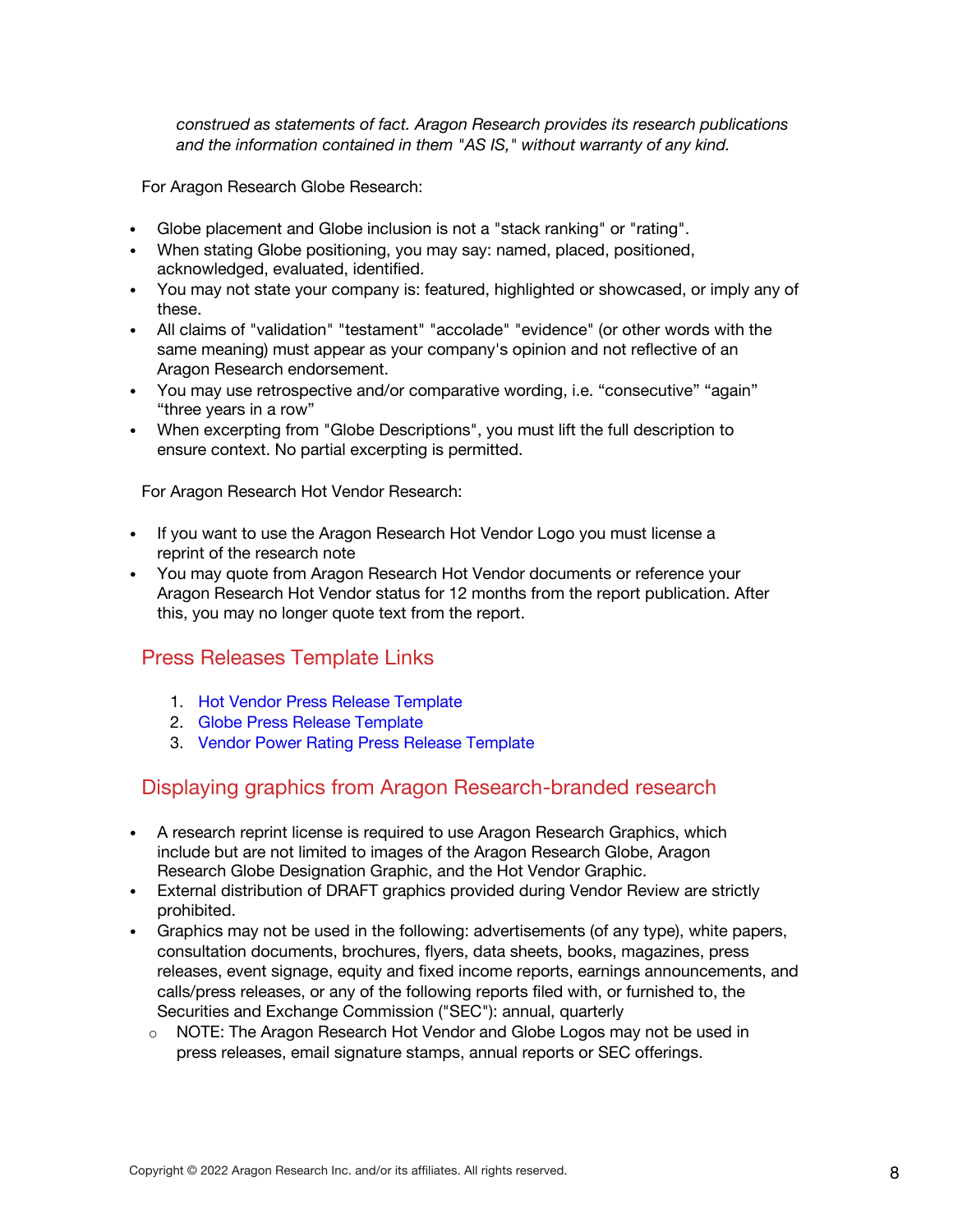- Graphics from these documents may be used in specific approved contexts (for example, homepage banners or registration webpages, blogs and presentations), provided:
	- You comply with the provisions of this Copyright and Quote Policy.
	- The graphic is displayed exactly as the original. **Edits, changes, or enhancements to graphics are strictly prohibited.**
	- You purchase reprint distribution rights: These graphics require the full report to ensure proper context. You may only promote these graphics EXTERNALLY AFTER receiving the reprint deliverable from your Account Manager, not before. This is a stipulation for approval.

The following disclaimer MUST appear with Aragon Research Globe and Tech Spectrum Graphics:

*Copyright © 2022 Aragon Research Inc. and/or its affiliates. All rights reserved. Aragon Research and the Aragon Research Globe are trademarks of Aragon Research Inc.*

• We do not allow Aragon Research published research graphics, such as the Aragon Research Globe, to be displayed in marketing and promotional materials next to research graphics from other research organizations. Placing research graphics produced by different research organizations side-by-side implies a direct comparison between research methodologies, analysis and conclusions, potentially diminishing and misrepresenting the value of Aragon Research.

#### Toolkits

Unless otherwise marked for external use, the items in Aragon Research Toolkits are for internal, noncommercial use by the licensed Aragon Research client. The materials contained in Toolkits may not be repackaged or resold.

# External Sharing of Research Documents

Licensed Users of Aragon Research published research are entitled to use documents in accordance with their scope of service (that is, documents are for their personal use within their jobs). Aragon Research published research documents may not be shared outside of clients' enterprises, or via email, internet posting or other external information storage & retrieval systems. Clients who wish to share Aragon Research published research outside of their enterprises must purchase a reprint license.

### Internal Usage

Clients may quote published research documents internally without pre-approval, if you comply with the Aragon Research usage policy. Clearly mark all internal material containing Aragon Research excerpts "For internal use only".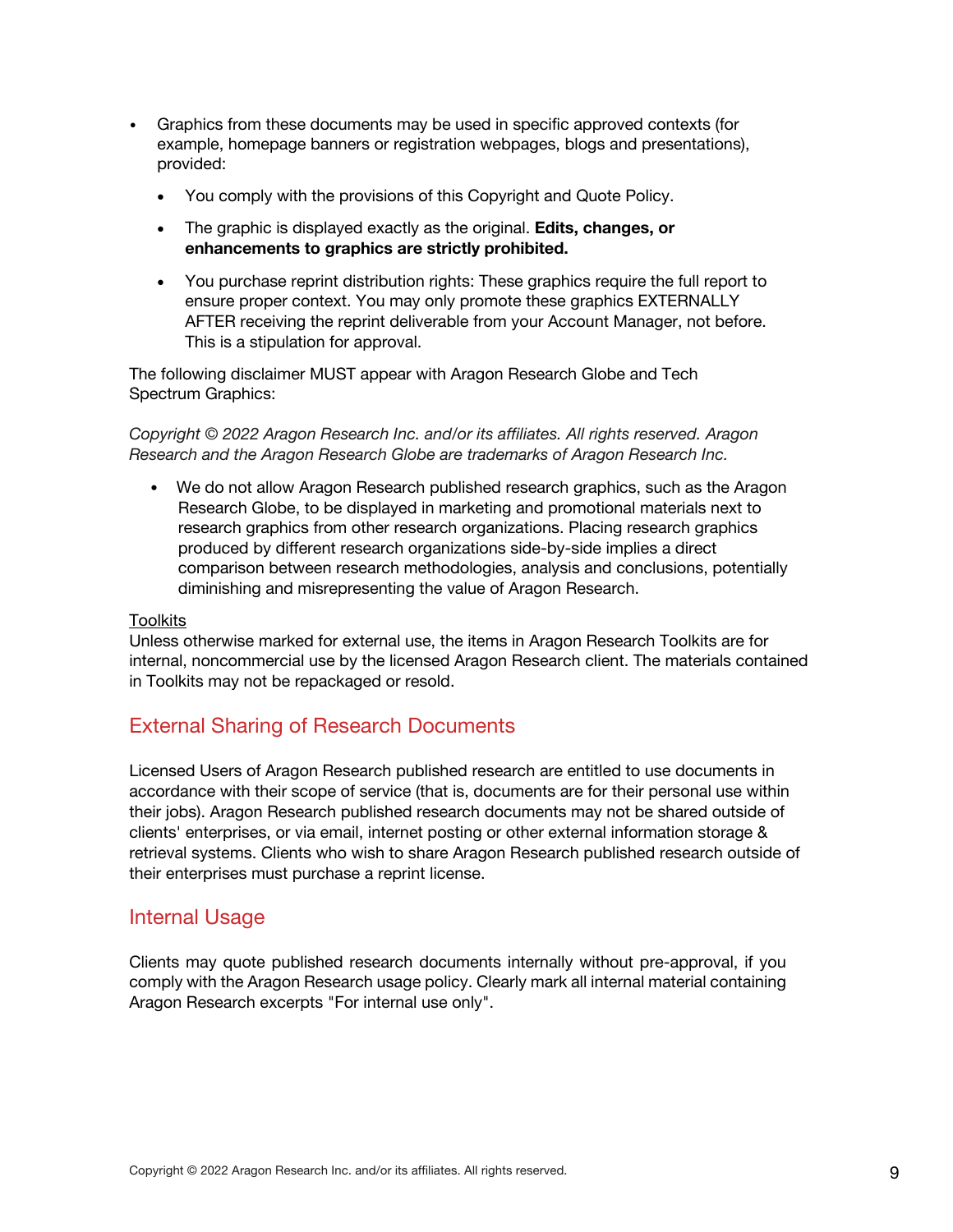### Note

Aragon Research, Inc. reserves the right to change its policies or explanations of its policies at any time, without notice. The policy in its most current form is available at aragonresearch.com

## Attribution Formats

#### **For Aragon Research Research documents:**

Aragon Research [Title of research document], [Author Name(s)], [Publication date]

#### **For Aragon Research Event Presentations:**

Aragon Research [Name of Aragon Research event] Presentation, [Title of presentation], [Author name(s)], [Event date(s)].

#### **For Aragon Research Press Releases:**

Aragon Research Press Release, "[Title of Aragon Research press release]", [Date issued]. [URL to press release on aragonresearch.com]

#### Basics of Copyright Law

Copyrights protect original works of authorship. The types of works covered by copyright vary widely, from literary works such as books, poems, technical manuals, or software code, to audiovisual works, musical works or works of fine art. Only the copyright owner of a work, or someone who has the copyright owner's permission, may (1) make copies of the work; (2) create adaptations ("derivative works") based on the work; (3) distribute copies of the work; (4) perform the work publicly; or (5) display the work publicly. These are referred to as the "exclusive rights" of a copyright owner.

Copyright protection attaches to a newly created work as soon as it is "fixed in a tangible medium of expression". For example, spoken words alone, such as a speech delivered extemporaneously that is not written down, would not be protected by copyright because it is not "fixed in a tangible medium." Works do not have to be registered with the U.S. Copyright Office, and do not have to display a copyright notice, in order to enjoy copyright protection.

The United States and most of the industrialized world are parties to the Berne Copyright Convention, which means that each member country will respect and enforce the copyrights that originate in other member states.

Virtually all of Aragon Research's published research is protected by copyright, whether in printed or electronic form.

### Reprints and Licensing

Aragon Research sells reprints of most of its published research. Purchased reprints may be provided in their entirety for your internal associates, customers, or business prospects. Reprints may be posted to your company website. Visitors must register to gain access to the reprint (i.e., by filling out a form, an email field, etc.).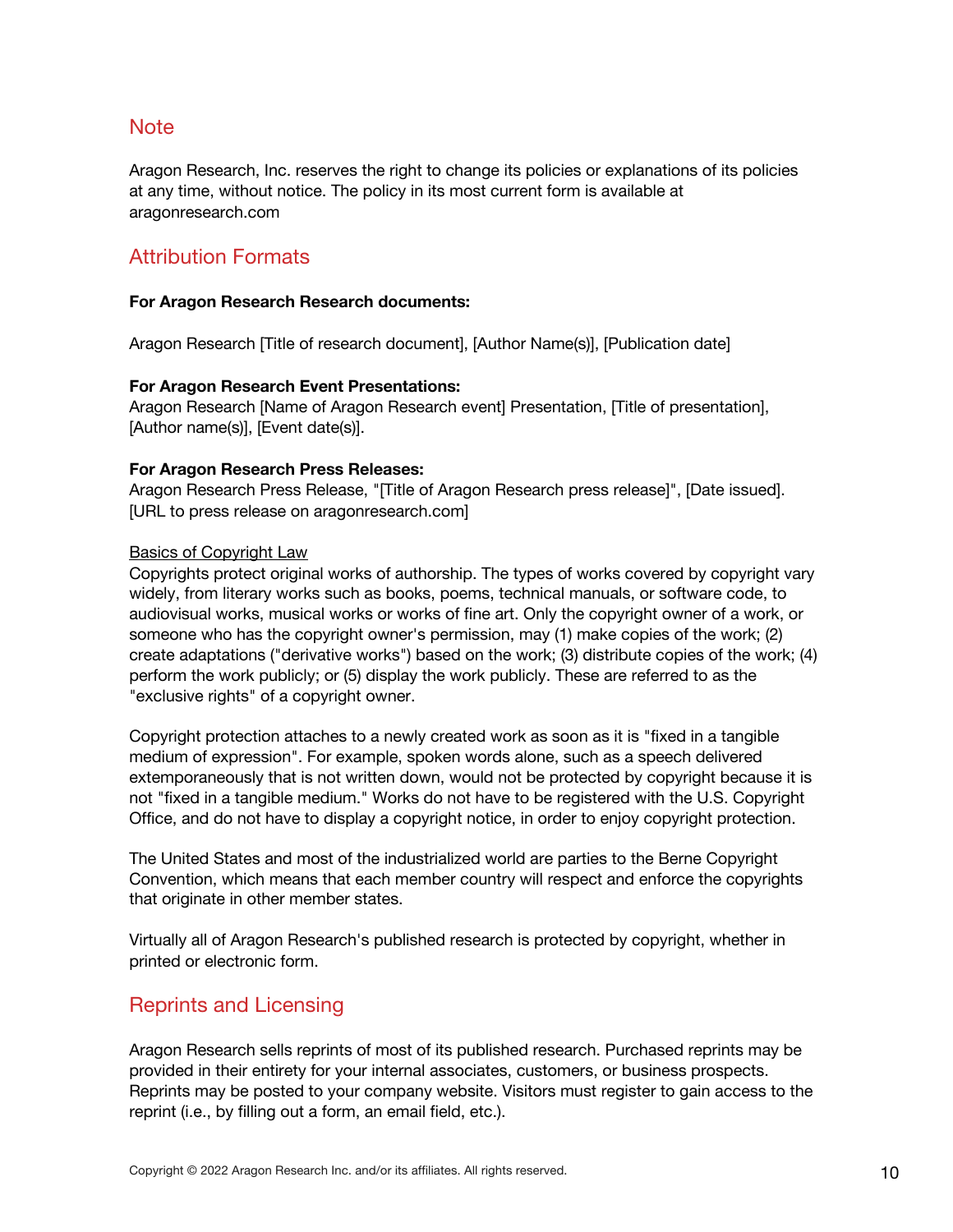Use of reprints is subject to Aragon Research's Reprint Agreement terms and conditions. Aragon Research must pre-approve the marketing or promotional verbiage that advertises the availability of reprints, which is subject to the parameters outlined in this Policy.

To purchase reprints, please contact reprints@aragonresearch.com

Aragon Research offers licensing of visual research videos alongside reprints. Visual research videos can be provided in their entirety for your internal associates, customers, or business prospects. Licensed visual research videos can be posted to your company website. Visitors are not required to register for video access.

NOTE: Company-, product-, or services-specific research reports are not eligible for external licensing by competing technology providers (that is, you may not use this research as a "weapon" against a competitor).

#### Multimedia Products

Quoting of Aragon Research published research via any Multimedia product must clearly indicate that the contents include or feature Aragon Research. All promotional materials and packaging must reflect this emphasis. Aragon Research must pre- approve the marketing or promotional verbiage related to these products. The Aragon Research logo may not appear next to a vendor logo.

### Violations

If you fail to comply with this policy, Aragon Research reserves the right to take appropriate steps to address violations. For instance, an immediate quote ban and reprints black-out of up to three months may be imposed in the event that:

- You have shared text, graphics or made ANY reference to DRAFT Aragon Research reports externally, or with anyone in your organization outside of the small group of fact review participants.
- You use Aragon Research published research or references in an earnings call or earnings announcement/press release that has not been pre-approved by Aragon Research Quote Requests.

Other actions include, but are not limited to:

- A company-wide email distributed to all associates as a reminder of their contractual obligation to follow Aragon Research Policy.
- A "correction" email issued to external recipients of a non-compliant email communication along with a required compliance copy provided to Aragon Research to ensure execution.
- Stop allowing Aragon Research analysts to be listed as press contacts.

Aragon Research may seek additional remedies available under contract, trademark, copyright, and other applicable law.